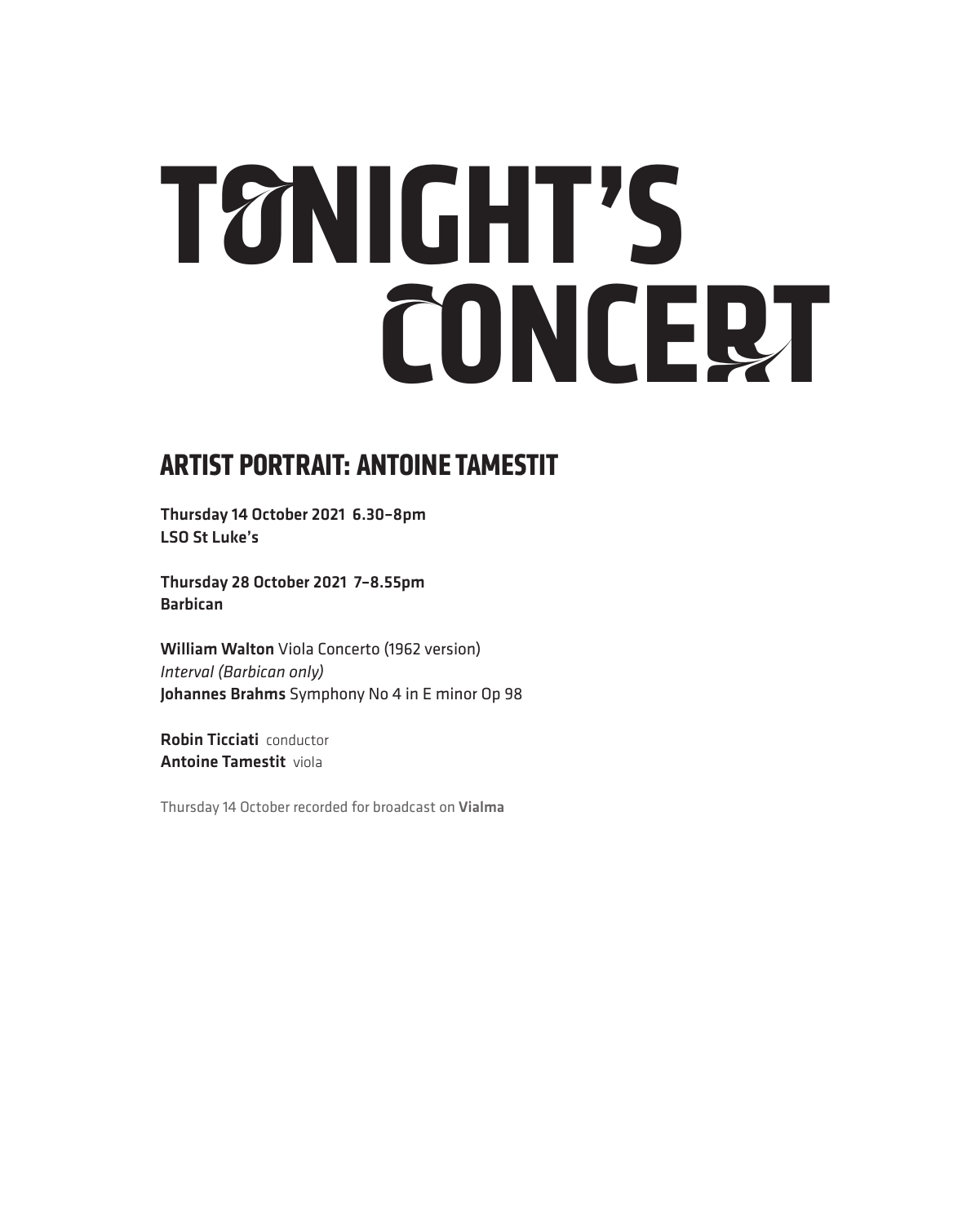## Welcome



British composer when the concerto's first iteration was premiered in 1929. The Artist Portrait series began earlier this month with a performance of Martinů's Rhapsody-Concerto for Viola and Orchestra, and incorporates throughout the month chamber concerts at LSO St Luke's, in partnership with BBC Radio 3, and concerts on tour in Switzerland.

The programme continues with Robin Ticciati conducting Brahms' Fourth (and final) Symphony, which has grown in popularity to become one of the best-loved symphonies of the 19th century.

Warm welcome to this concert –<br>whether you join us at LSO St Lu<br>(Thursday 14) or our Barbican ho<br>(Thursday 28) – conducted by Pohin Tis whether you join us at LSO St Luke's (Thursday 14) or our Barbican home (Thursday 28) – conducted by Robin Ticciati, with whom we have enjoyed numerous successful collaborations in previous years.

The first of these performances at LSO St Luke's is being recorded for LSO Live, and will be broadcast on the classical music streaming site Vialma on 2 December.

## Kathryn McDowell CBE DL LSO Managing Director

BBIG 3 Friday 15 October 1 & 6pm, 29 October 1pm Jerwood Hall, LSO St Luke's

I hope you enjoy the concert, and that you will be able to join us as the 2021/22 season continues. On Sunday 31 October, Antoine Tamestit gives the unmissable first London performance of Jörg Widmann's Viola Concerto, written for him in 2015, conducted by Daniel Harding.

With these concerts, Antoine Tamestit continues his much-anticipated LSO Artist Portrait, performing the 1962 revision of Walton's Viola Concerto, with which Walton established his reputation as a leading

## Coming Up

#### **BBC RADIO 3 CONCERTS ANTOINE TAMESTIT & FRIENDS**

In tandem with his LSO Artist Portrait, a complementary chamber music series featuring Jörg Widmann and the Arod Quartet.

#### lso.co.uk/bbcradio3

Sunday 7 November 2.30pm Barbican

#### **LSO DISCOVERY FAMILY CONCERT: FANTASTIC FOLK**

Suitable for 7 to 12-year-olds, the LSO and presenter Lucy Hollins dives into the roots and origins of folk music, exploring how composers like Bartok used these tunes as the basis for their music.

Wednesday 10 November 6.30pm Barbican

#### **HALF SIX FIX BEETHOVEN EROICA**

A different way to experience the LSO, with introductions from LSO Principal Guest Conductor François-Xavier Roth to Beethoven's 'Eroica' Symphony, an era-defining masterpiece.

Thursday 28 November 3pm Barbican

#### **A CHORAL WINTER CELEBRATION**

Featuring the LSO's family of singers, our annual choral celebration to kick-start the festive season,

lso.co.uk/autumn2021

## **Contents**

### **ABOUT THE MUSIC AND COMPOSERS**

| 10 | R  |
|----|----|
| 11 | A  |
| 12 | TI |

4 Viola Concerto 5 William Walton 6 Symphony No 4 in E minor Op 98

8 Johannes Brahms

### **ABOUT THE ARTISTS**

obin Ticciati 11 Antoine Tamestit he Orchestra

*Please switch off all phones. Photography and audio/video recording are not permitted during the performance.*

> This publication was produced to ISO 14001-2004 Environmental Management Standards and 95% of the waste created during the process is recycled. The material used includes vegetable oil inks, elemental chlorine-free pulp and fibre from certified forests and other controlled sources.

> > Contents / 3

#### Editorial Photography

Ranald Mackechnie, PVDE/Bridgeman Images, Julian Hargreaves,

Simon Fowler

Print John Good 024 7692 0059

Advertising Cabbells Ltd 020 3603 7937



Details in this publication were correct at time of going to press.

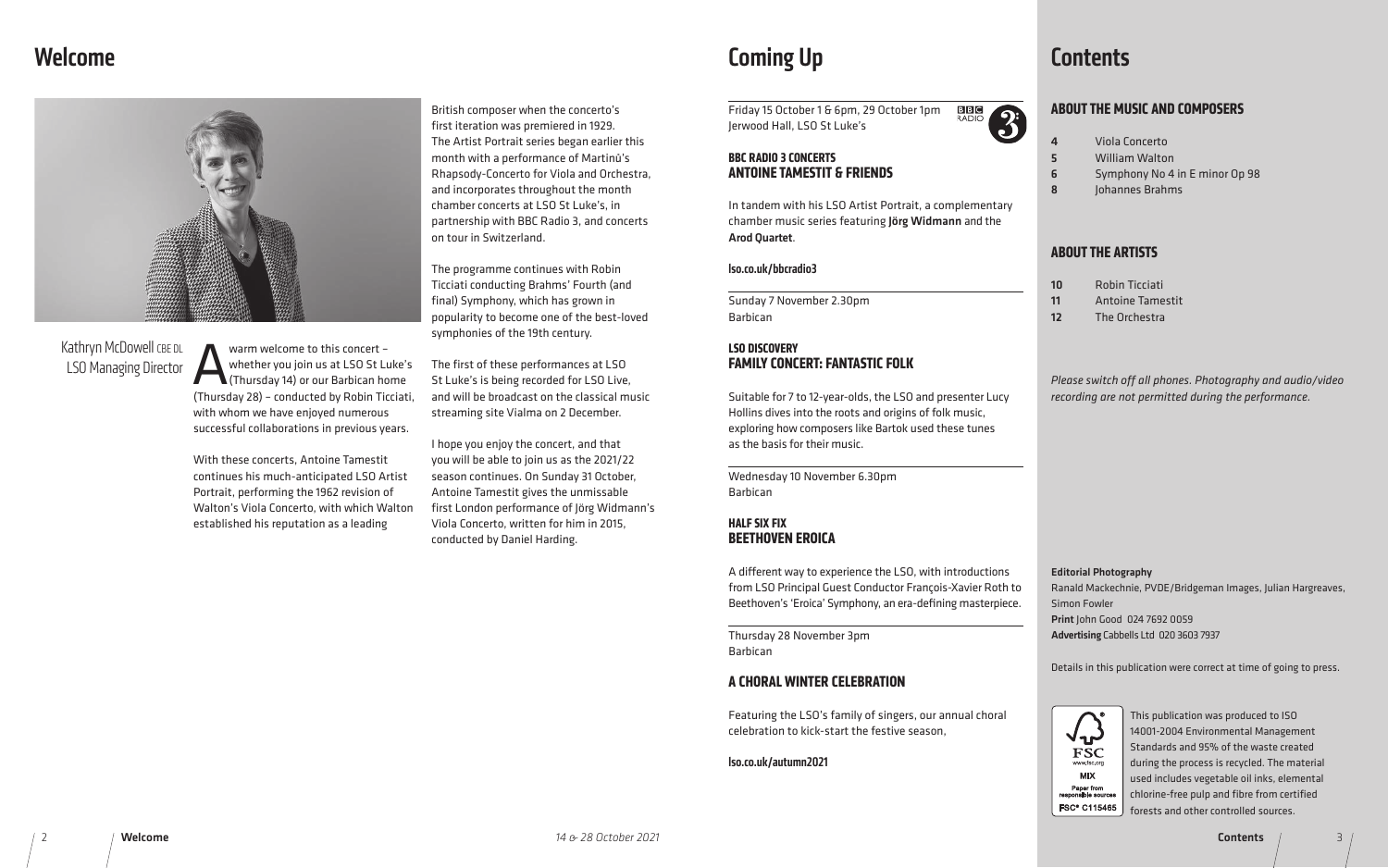#### **IN BRIEF**

Born 1906, Oldham, Lancs.

Died 1983, Ischia, Italy

Literary friends Siegfried Sassoon, Edith Sitwell, W H Auden

Premieres with the LSO *Belshazzar's Feast*, in Leeds, conducted by Malcolm Sargent (1931)

Symphony No 1 (first three movements), conducted by Sir Hamilton Harty (1934)

*Varii Capricci*, conducted by André Previn (1976)

Composer profile by Lewis Foreman

In 1928, the conductor Sir Thomas<br>Beecham suggested to the 26-year-old<br>William Walton that he write a work for<br>the virtuoso violist Lionel Tertis (who later n 1928, the conductor Sir Thomas Beecham suggested to the 26-year-old William Walton that he write a work for invented the rich-toned 'Tertis Viola'). Walton was intrigued, largely due to his liking for Hector Berlioz's *Harold in Italy*, a viola concerto in all but name. He also felt the new work might offer him the chance to escape the reputation as a modernist *enfant terrible* he had acquired through such pieces as the witty 'musical entertainment' *Façade* (1923) and the jazzy overture *Portsmouth Point* (1925–26). He composed the concerto during the winter of 1928–29 while staying with his friends, the Sitwells, on the Amalfi coast. On his return to England in the spring of 1929 he sent it to Tertis – who promptly, and ironically, rejected it as 'too modern'.

An upset Walton toyed with the idea of re-writing the piece for violin. However, BBC music producer Edward Clark suggested he send it to the violist and composer Paul Hindemith (whose Kammermusik No 5 for viola and chamber orchestra, Walton later admitted, had inspired his own piece). Hindemith liked the work, and gave it its premiere on 3 October 1929 at the Queen's Hall in London, with the Henry Wood Symphony Orchestra conducted by the composer.

 $\mathbb{C}$ 25 minutes Walton's Viola Concerto comprises a pensive opening movement, a rapid scherzo (a playful, short movement – scherzo literally means 'jest' in Italian) and a large-scale, complex finale.

#### **FIRST MOVEMENT**

The Andante comodo is in a compressed sonata form. The first theme ('the first subject') is a yearning melody passed between the viola and the oboe. For the calmer second theme ('the second subject'), the viola is accompanied by pizzicato (plucked) strings. The mercurial middle (development) section includes two dramatic orchestral outbursts, a brief tango-like episode and a short cadenza-like passage for viola with tremolo (extremely rapid) string accompaniment. In the final section (the recapitulation, which returns to material from the opening section) the viola's flowing triplets accompany the orchestral melody.

illiam Walton was born in Oldham, Lancashire, the son of a local choirmaster and singing teacher. At the age of ten he became a chorister at Christ Church Cathedral in Oxford, and at the age of 16 an undergraduate at Christ Church, but he never took a degree and remained essentially self-taught as a composer.

#### **SECOND MOVEMENT**

The short second movement, marked Vivo, con molto preciso, is by contrast lively, characterised by dance-like syncopated rhythms and dramatic fluctuations in dynamic and textures. Noisy fullorchestral passages alternate with lightlyaccompanied, virtuosic viola solos featuring copious double-stopping (two notes played simultaneously). The concluding bars are delightfully playful.

- 1 Andante comodo
- 2 Vivo, con molto preciso
- 3 Allegro moderato



Programme note by Kate Hopkins

## William Walton Viola Concerto (1962 version)



#### **FINAL MOVEMENT**

The ambitious finale opens with a cheeky theme introduced in the bassoon, reminiscent of the ironic mood of *Façade*. The second theme could not be more different: a tender dialogue between viola and woodwind with (in the 1962 version) harp accompaniment, it recalls Walton's beloved Edward Elgar at his most lyrical. The two themes' ensuing struggle for supremacy culminates in a massive orchestral interlude that includes a fugue (in which a short theme is passed from one instrument to another, with increasingly complex accompaniment). The viola's re-entrance recalls music from the concerto's opening, and leads into a dreamy final section that Walton's biographer Michael Kennedy believed was 'the single most beautiful passage in all his music, sensuous yet full of uncertainty'.

The premiere of the Viola Concerto met with much acclaim, and established Walton's reputation as a leading British composer. Lionel Tertis admitted he had misjudged the work, and from 1930 performed it many times. However, Walton himself was not wholly satisfied. In 1961 he revised it, creating a more intimate scoring, adding a harp, reducing the triple winds to double, and cutting the tuba and one of the trumpets. It is this version – which received its premiere in 1962 and is now considered definitive – that will be performed tonight.

His earliest music still heard today is the unaccompanied choral piece *A Litany*, written when he was only 14. His name was established by *Façade*, in which Edith Sitwell's poems were recited through a megaphone to his music. A press rumpus followed the first public performance at the Aeolian Hall in Bond Street in 1923. Over the succeeding years Walton gradually refined the score, and in the long term, its royalties became a major strand of his income. Walton's other early works included the orchestral pieces *Portsmouth Point* (1925–26) and *Siesta* (1926).

Walton's reputation as a leading composer of his day dates from the premiere of his Viola Concerto in 1929. *Belshazzar's Feast*  (1931) and the Symphony No 1 in B-flat minor (1934–35) consolidated this reputation further; the symphony was so eagerly awaited that it was first heard without a finale, and recorded within a month of its first complete performance. In 1937, Walton composed the march *Crown Imperial* for the Coronation of George VI. From the late 1930s onwards he also found success as a composer of film music, including for Laurence Olivier's famous 1944 film of *Henry V*. His major compositions post-World War II included the operas *Troilus and Cressida* (1947–54, revised 1963 and 1976), and *The Bear* (1965–67), the Cello Concerto (1956–57), the Second Symphony (1957–60) and *Varii Capricci* for orchestra (1975–76).

#### **INTERVAL** 20 minutes

Enjoying the concert? Let us know.

@londonsymphony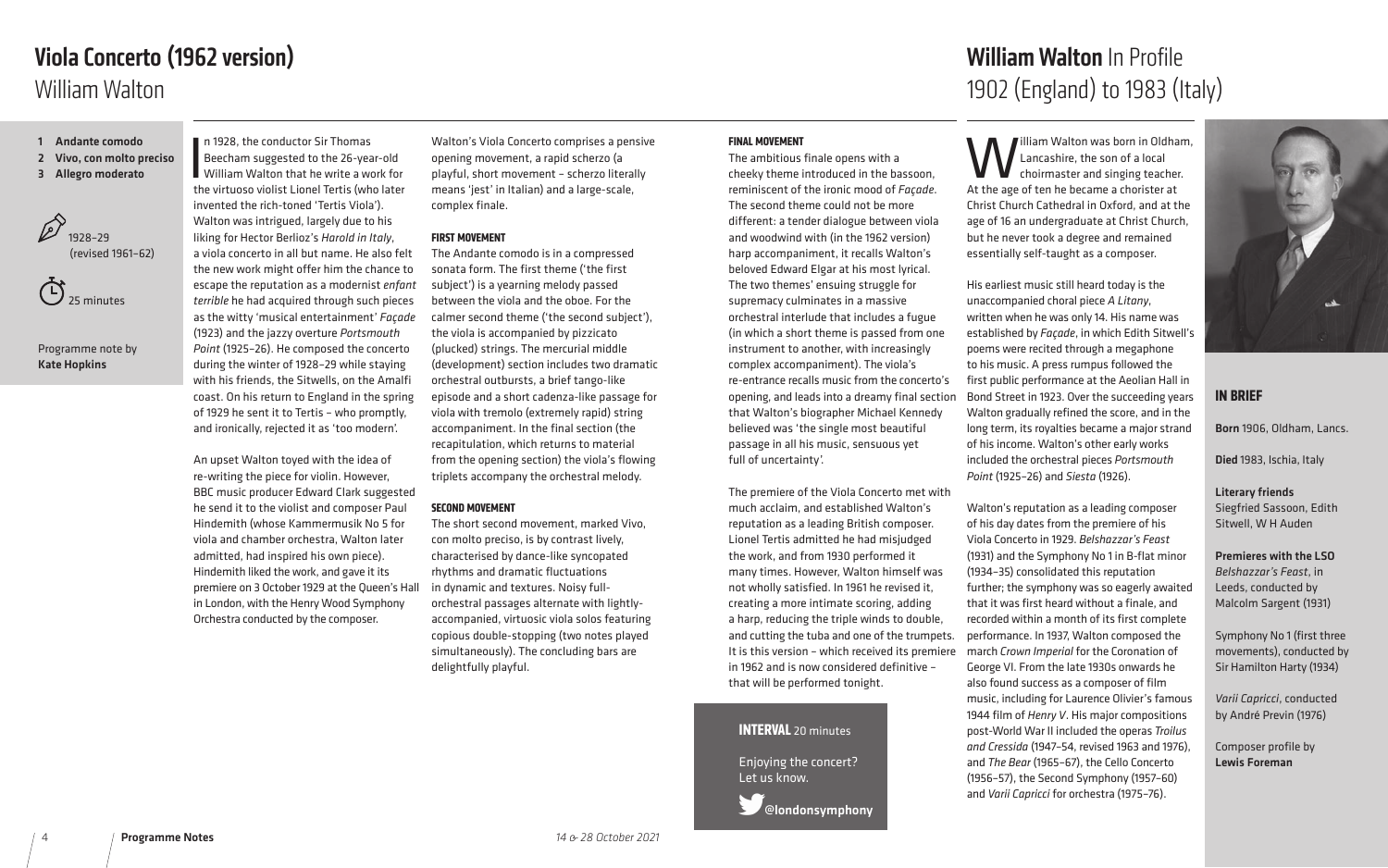ohannes Brahms took more than<br>two decades to complete his First<br>Symphony, but wrote the remaining three ohannes Brahms took more than two decades to complete his First symphonies relatively swiftly during summer vacations. He composed his last, the Fourth, in the summers of 1884 and 1885, while he was staying in Mürzzuschlag in Styria, Southern Austria.

In contrast to the Second's cheerfulness and the Third's lyrical introspection, the Fourth's tone is predominantly melancholic, even tragic. Some writers have attributed this to Brahms' concurrent study of Sophocles' tragedies. The composer himself blamed the Styrian landscape, writing to the conductor Hans von Bülow that the music tasted 'of the climate hereabouts … the cherries are hardly sweet here, you wouldn't eat them!'. He was also preoccupied with mortality, instructing his publisher what to do with the score should 'the most human thing … happen to me'. In fact, he was to live twelve more years, during which he composed some of his finest songs and chamber works.

Pre-premiere reactions to the Fourth were not positive. The critic Eduard Hanslick attended a two-piano preview and commented that the first movement

resembled 'being beaten by two incredibly clever people'. His fellow-journalist Max Kalbeck was even harsher, suggesting Brahms publish the finale as a stand-alone work, and rewrite much of the rest. Even the composer's close friend Elisabeth von Herzogenberg worried that the average listener might find the piece too cerebral. The rapturously received premiere – which took place in Meiningen on 25 October 1885, with Brahms conducting Von Bülow's splendid Court Orchestra – must have come as a considerable relief. The Fourth's reputation grew steadily thereafter. Many now consider it one of the greatest of all 19th-century symphonies. .

#### **FIRST MOVEMENT**

The first movement, Allegro non troppo, contains three interrelated principal themes: a pensive opening melody; a series of forthright, fanfare-like figures; and a warmhued lyrical theme initiated by strings and woodwind. Clara Schumann described the music's fluctuating mood as being 'as if one lay in springtime among the blossoming flowers, and joy and sorrow filled one's soul in turns'. Dark emotions gain the upper hand during the anguished concluding section.

- 1 Allegro non troppo
- 2 Andante moderato
- 3 Allegro giocoso
- 4 Allegro energico e passionato

 $21884-85$ 



Programme note by Kate Hopkins

#### **SECOND MOVEMENT**

The beautiful Andante moderato opens with a horn melody with a nostalgic quality. The richly harmonised second theme, for strings, has an almost chorale-like simplicity. Despite an agitated central episode, the music is predominantly calm and contemplative. Solo woodwind instruments predominate – particularly the clarinet, an instrument Brahms came to love.

#### **THIRD MOVEMENT**

The ensuing Allegro giocoso is the nearest the composer came to writing a symphonic scherzo (a rapid, playful central movement), even if it is in duple time rather than the customary triple. The quick pace, catchy rhythmic patterns and thundering fullorchestral passages – with a triangle adding lustre to the sound – give the music an exuberant energy absent elsewhere in the work.

#### **FINAL MOVEMENT**

The last movement is the first symphonic finale to be based on a passacaglia: a Baroque form consisting of a series of variations on a repeated bass pattern. Brahms pays homage to his beloved Bach

by basing his theme on the closing chorus from the latter's cantata *Nach dir, Herr, verlanget mich* (For Thee, O Lord, I long). Trombones, absent from the preceding three movements, provide appropriately ecclesiastical solemnity. The music is endlessly inventive: striking features include the busy string writing in the early variations, the wistful flute solo that precedes a gentle, lightly-scored episode, and the dramatic return of the original theme in wind and brass. From there on the music becomes increasingly harmonically adventurous, brass-dominated and despairing, bringing the work to one of the most uncompromisingly bleak but also thrilling conclusions in the symphonic repertory.

## Johannes Brahms Symphony No 4 in E minor Op 98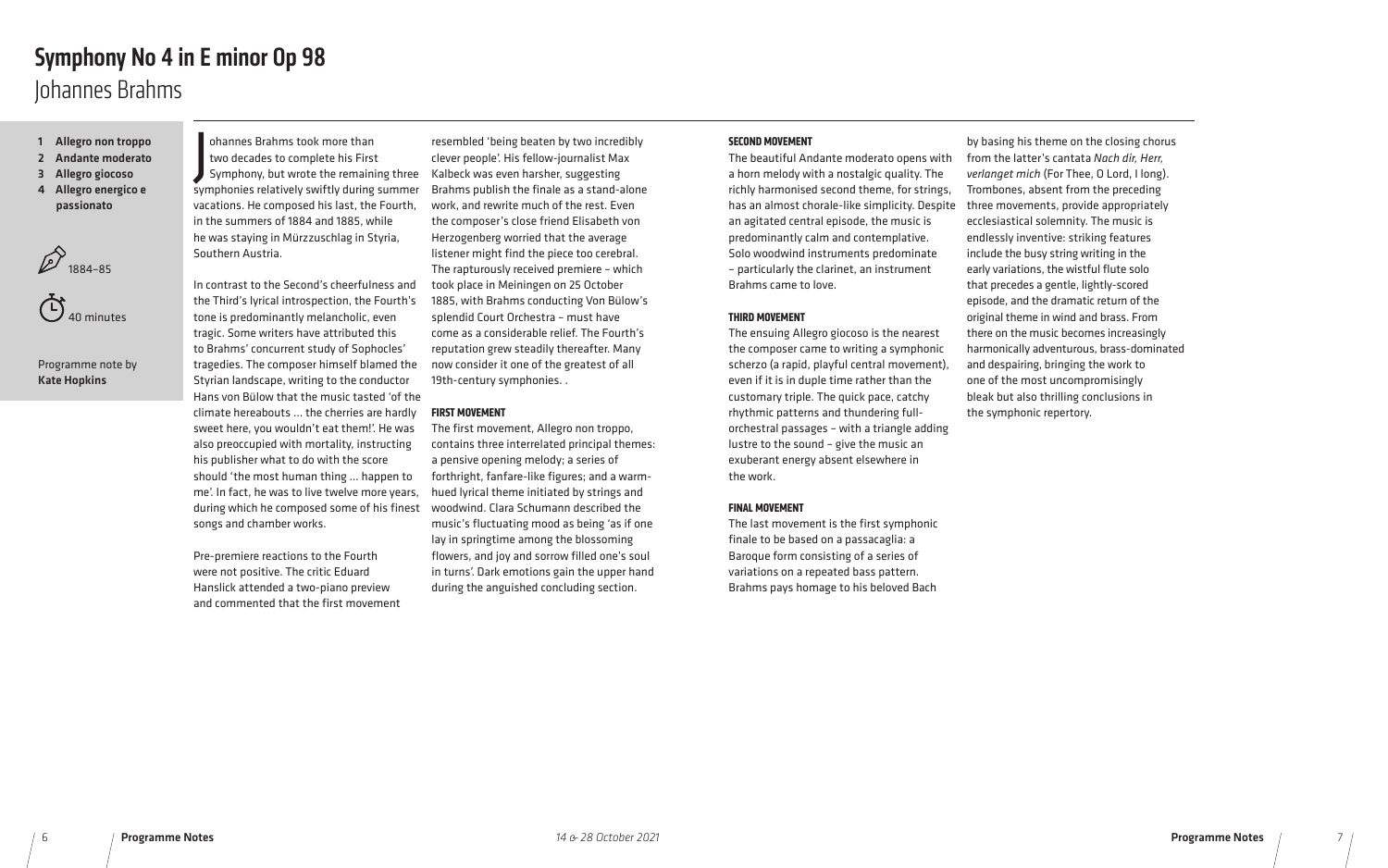J ohannes Brahms was born in Hamburg, the son of an impecunious musician; his mother later opened a haberdashery business to help lift the family out of poverty. He became a pupil of the distinguished local pianist and composer Eduard Marxsen and supplemented his parents' meagre income by playing in the bars and brothels of Hamburg's infamous red-light district. In 1853 Brahms presented himself to Robert Schumann in Düsseldorf, winning unqualified approval from the older composer. Brahms fell in love with Schumann's wife, Clara, supporting her after her husband's illness and death. The relationship did not develop as Brahms wished, and he returned to Hamburg; their close friendship, however, survived.

# Johannes Brahms In Profile 1833 (Germany) to 1897 (Austria)



In 1862 Brahms moved to Vienna where he found fame as a conductor, pianist and composer. The Leipzig premiere of his German Requiem in 1869 proved a triumph. Following the completion of his First Symphony in 1876, he composed in quick succession the majestic Violin Concerto, the two piano Rhapsodies, the

First Violin Sonata in G major and the Second Symphony. His subsequent association with the much-admired court orchestra in Meiningen allowed him to experiment and develop new ideas: their relationship was crowned by the premiere of the Fourth Symphony of 1884–85.

# **AUTUMN COMING UP**

In his final years, Brahms composed a series of profound works for the clarinettist Richard Mühlfeld, and explored matters of life and death in his *Four Serious Songs*. He died in Vienna in 1897, receiving a hero's funeral at the city's central cemetery.

#### **IN BRIEF**

Born 1833, Hamburg

Died 1897, Vienna

Musical training Private study with Eduard Marxsen

Musical acquaintances

Composers Robert and Clara Schumann, violinist Joseph Joachim, critic Eduard Hanslick

#### Best known for

Violin Concerto, Double Concerto for Violin and Cello, two piano concertos, four symphonies, German Requiem, chamber works including the Clarinet Quintet, many beautiful Lieder and piano pieces

Composer profile by Andrew Stewart

### **AUTUMN 2021 HIGHLIGHTS**

BEETHOVEN 'EROICA' SYMPHONY with François-Xavier Roth & Bertrand Chamayou *Thursday 11 November*

#### PROKOFIEV SELECTED MOVEMENTS FROM ROMEO AND JULIET

& Sally Beamish Distans: Double Concerto with Gianandrea Noseda, Janine Jansen & Martin Fröst *Thursday 25 November*

#### RÓZSA VIOLIN CONCERTO

& Bartók Concerto for Orchestra with Sir Simon Rattle & Roman Simovic *Thursday 9 December*

MAHLER SYMPHONY NO 4 with Sir Simon Rattle & Lucy Crowe *Thursday 16 December*

#### lso.co.uk/autumn2021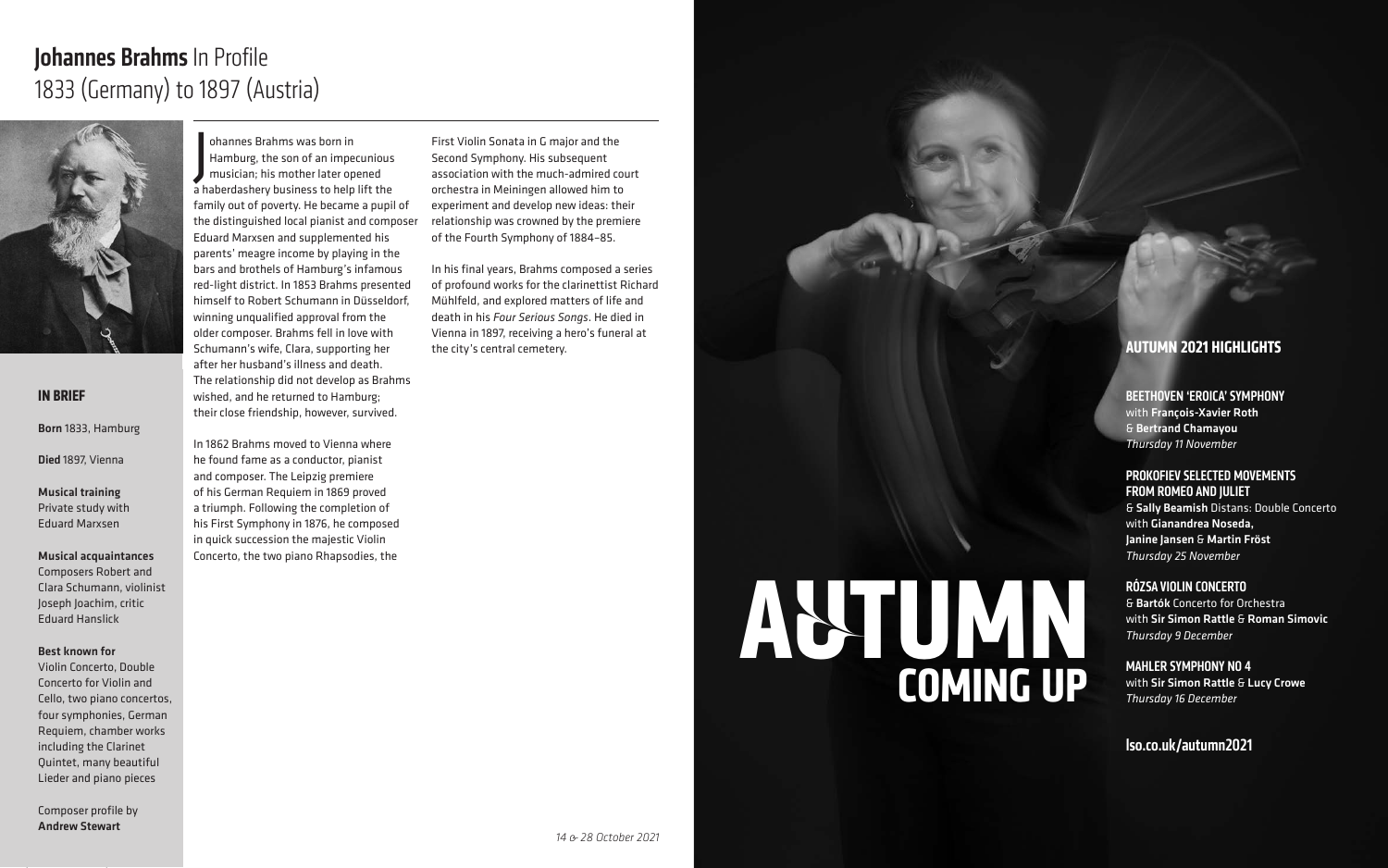Obin Ticciati OBE has been Music<br>Director of the Deutsches Symphone<br>Director of Clyndebourne Festival Opera Director of the Deutsches Symphonie-Orchester Berlin since 2017, and Music Director of Glyndebourne Festival Opera since 2014. He was Principal Conductor of the Scottish Chamber Orchestra from 2009 to 2018.

He is a regular guest conductor with the London Philharmonic Orchestra, London Symphony Orchestra, Bavarian Radio Symphony Orchestra, the Budapest Festival Orchestra and the Chamber Orchestra of Europe. His guest-conducting highlights in recent years have also included appearances with the Wiener Philharmoniker, Czech Philharmonic, Swedish Radio Symphony, Royal Concertgebouw Orchestra, Orchestre National de France, Philadelphia Orchestra, Cleveland Orchestra, Gewandhausorchester Leipzig and Staatskapelle Dresden.

Since becoming Music Director at Glyndebourne, he has conducted new productions of Berlioz's *La Damnation de Faust*, Debussy's *Pelléas et Mélisande*, Strauss' *Der Rosenkavalier*, Mozart's *Die Entführung aus dem Serail* and *La clemenza* 

*di Tito* there. Highlights as a guest opera conductor include Britten's *Peter Grimes* at La Scala, Mozart's *The Marriage of Figaro*  at the Salzburg Festival, and Tchaikovsky's *Eugene Onegin* at the Royal Opera House, Covent Garden, and with the Metropolitan Opera, New York.

ntoine Tamestit is recognised internationally as one of the great violists: as a soloist, recitalist and chamber musician. He is notable for his peerless technique and profound musicianship, and for the depth and beauty of his sound, with its rich, burnished quality. His repertoire ranges from the Baroque to the contemporary. He has performed and recorded several world premieres.

Robin Ticciati's highly acclaimed discography includes Berlioz with the Swedish Radio Symphony Orchestra; Haydn, Schumann, Berlioz and Brahms with the Scottish Chamber Orchestra; Dvořák, Bruckner and Brahms with the Bamberg Symphony Orchestra, and Debussy, Duruflé, Duparc, Fauré, Ravel and Bruckner with the Deutsches Symphonie-Orchester Berlin.

Robin Ticciati was born in London, studied violin, piano and percussion, and was a member of the National Youth Orchestra of Great Britain. There, at the age of 15, he began conducting under the guidance of Sir Colin Davis and Sir Simon Rattle. He holds the position of the Sir Colin Davis Fellow of Conducting at the Royal Academy of Music. He was awarded an OBE for services to music in the Queen's Birthday Honours (2019).



# conductor Robin Ticciati

Leipzig, Royal Stockholm Philharmonic, Orchestre Nationale de France, Scottish Chamber Orchestra and the Chamber Orchestra of Europe. He has worked with conductors including Sir John Eliot Gardiner, Valery Gergiev,

Riccardo Muti, Marek Janowski, Sir Antonio Pappano, François-Xavier Roth, Daniel Harding, Emmanuel Krivine and Franz Welser-Möst.

Among Tamestit's concerto commissions is the Viola Concerto by Jörg Widmann. Since he gave the world premiere performance in 2015 with the Orchestre de Paris and Paavo Järvi, Tamestit has performed the concerto with the co-commissioners – the Swedish Radio Symphony and Bavarian Radio Symphony Orchestra, both under Daniel Harding – and with the City of Birmingham Symphony Orchestra, the Orchestre de Paris (again), the Leipzig Gewandhaus Orchestra, Frankfurt Radio Symphony Orchestra, Finnish Radio Symphony Orchestra, Stavanger Symphony, and the Danish Radio Symphony Orchestra. Tamestit's other world premiere performances and recordings include Thierry Escaich's *La nuit des chants* (2018), the Concerto for Two Violas by Bruno Mantovani (written for Tabea Zimmermann and Tamestit) and Olga Neuwirth's *Remnants of Songs*. Works composed for Tamestit also include Neuwirth's *Weariness Heals Wounds* and Gérard Tamestit's *Sakura*. Tamestit has appeared as a soloist with orchestras such as the Vienna and Czech Philharmonic, Symphonieorchester des Bayerischen Rundfunks, Gewandhausorchester Tamestit records for Harmonia Mundi; his most recent release was Bach's Sonatas for Viola da Gamba, recorded with Masato Suzuki in 2019. His other recordings including the Widmann Concerto with the Bavarian Radio Symphony Orchestra and Daniel Harding. This recording, made in February 2018, was selected as Editor's Choice in *BBC Music Magazine* and won the Premier Award at the *BBC Music Magazine* Awards in 2019. Together with Nobuko Imai, Tamestit is co-artistic director of the Viola Space Festival in Japan, focusing on the development of the viola repertoire and a wide range of education programmes. Tamestit was born in Paris, and studied with Jean Sulem, Jesse Levine and Tabea Zimmermann. He received several notable prizes, including First Prize at the ARD International Music Competition, the William Primrose Competition and the Young Concert Artists (YCA) International Auditions, won a Borletti-Buitoni Trust award and the Credit Suisse Award in 2008, and participated in BBC Radio 3's New Generation Artists Scheme.

Tamestit is a founding member of Trio Zimmermann (with Frank Peter Zimmermann and Christian Poltéra). The Trio has recorded a number of acclaimed CDs for BIS Records (including Bach's *Goldberg Variations*, released in May 2019) and performed in Europe's most famous concert halls and series.

Antoine Tamestit plays on a viola made by Stradivarius in 1672, loaned by the Habisreutinger Foundation.

#### **ON STAGE WITH THE LSO**

Sunday 31 October 7pm, Barbican

#### **ARTIST PORTRAIT: WIDMANN & DVOŘÁK**

## viola Antoine Tamestit